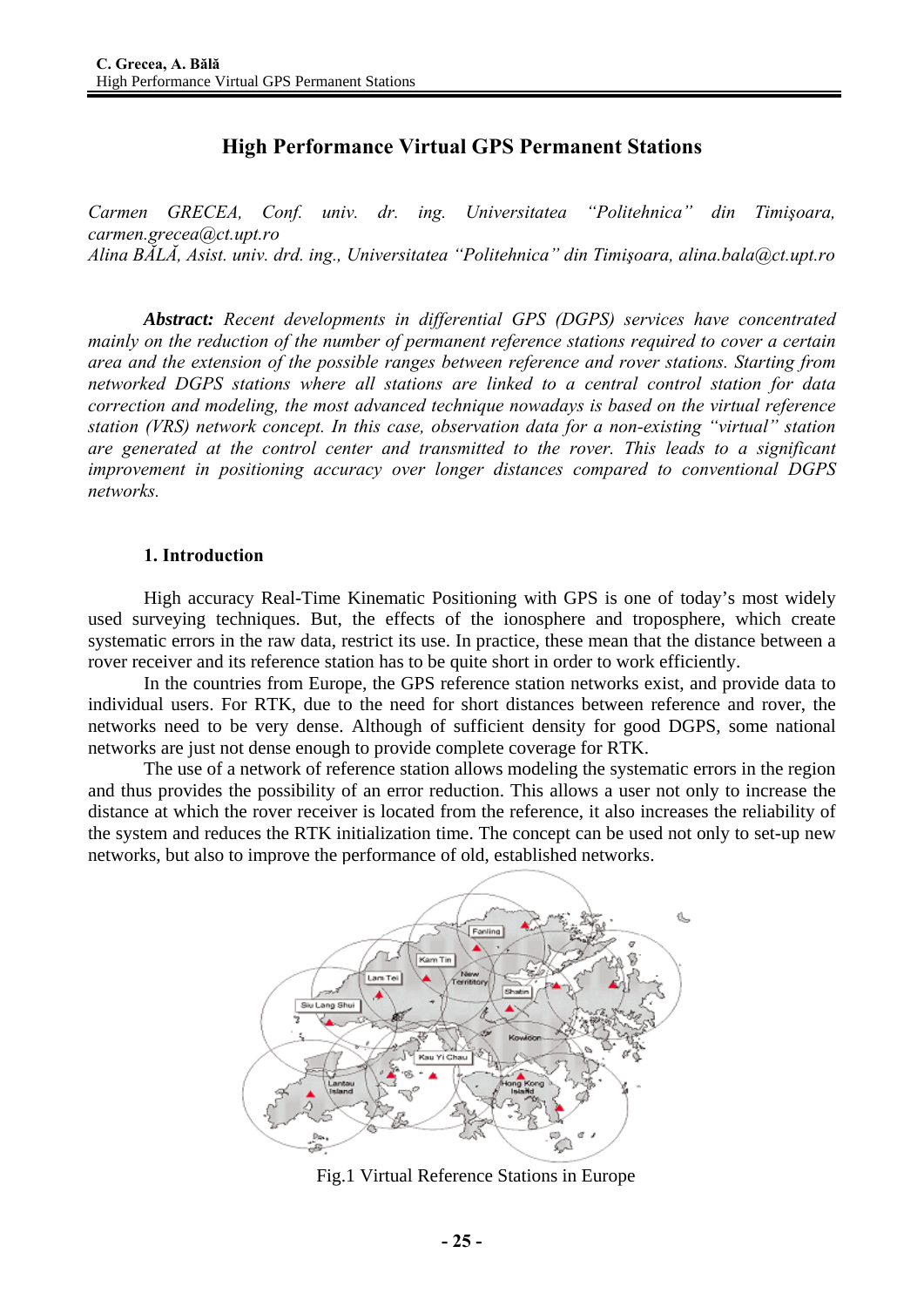Into the European context is required the adjustment of the Romanian strategy in the GNSS field according to the necessities and tendencies manifested in the technical and scientifically domain of the applications and positioning in real time.

### **2. The Reference stations in Romania**

According to the development tendencies of the services at European and global level of the GPS technology, after 1990 appeared even in Romania the technology of global positioning (GNSS). At present, the most used GNSS system into our country is the NAVSTAR-GPS system.

For the long-term requirements of the Geodesy it was projected and accomplished, in our country, a National Network of Permanent GPS Stations (RN\_SGP).

The main objectives aimed for the accomplishment of this network were:

- Realization of an active space-temporal reference system;
- Using the satellite observations for determining the position of the points from the National Geodesic Network;
- Using the satellite observations for determining the position of the points from other networks of planimetric and altimetric support;
- Using the satellite observations for determining the position of some points of interest in different fields: Topography, Cadastre, GIS, Cartography;
- Using the satellite observations in the scientifically research.

History of the realization of the RN-SGP from Romania had the following stages:

- **Stage 1** year 1999- realization of the first permanent GPS station, within the Faculty of Geodesy from Romania;
- **Stage 2** 2000-2003 establishment of the RN-SGP as a "passive" network including a number of 5 stations installed at: Braila, Cluj, Sibiu, Suceava , Timisoara;
- **Stage 3** 2004-2005 establishment of the Extended National Network of Permanent GPS stations as active network of gathering/transmission of the data and extension of that with other stations installed at: Craiova, Constanta, Deva, Baia Mare, Bacau, Sfantu Gheorghe, Cluj, Oradea;
- **Stage 4** 2005-2006 Modernization and continuation of the RN-SGP extension through installation of 10 new permanent GPS;
- **Stage 5** 2006-2007 Continuation of the RN-SGP extension through the installation of new permanent stations that will ensure a cover area of 70 km around of those on the whole territory of Romania;
- **Stage 6** 2007-2008 Modernization and continuation of the RN-SGP extension, simultaneous with the preparation for the learning of the new technology provided, the European navigation system (Virtual Reference Station, GALILEO).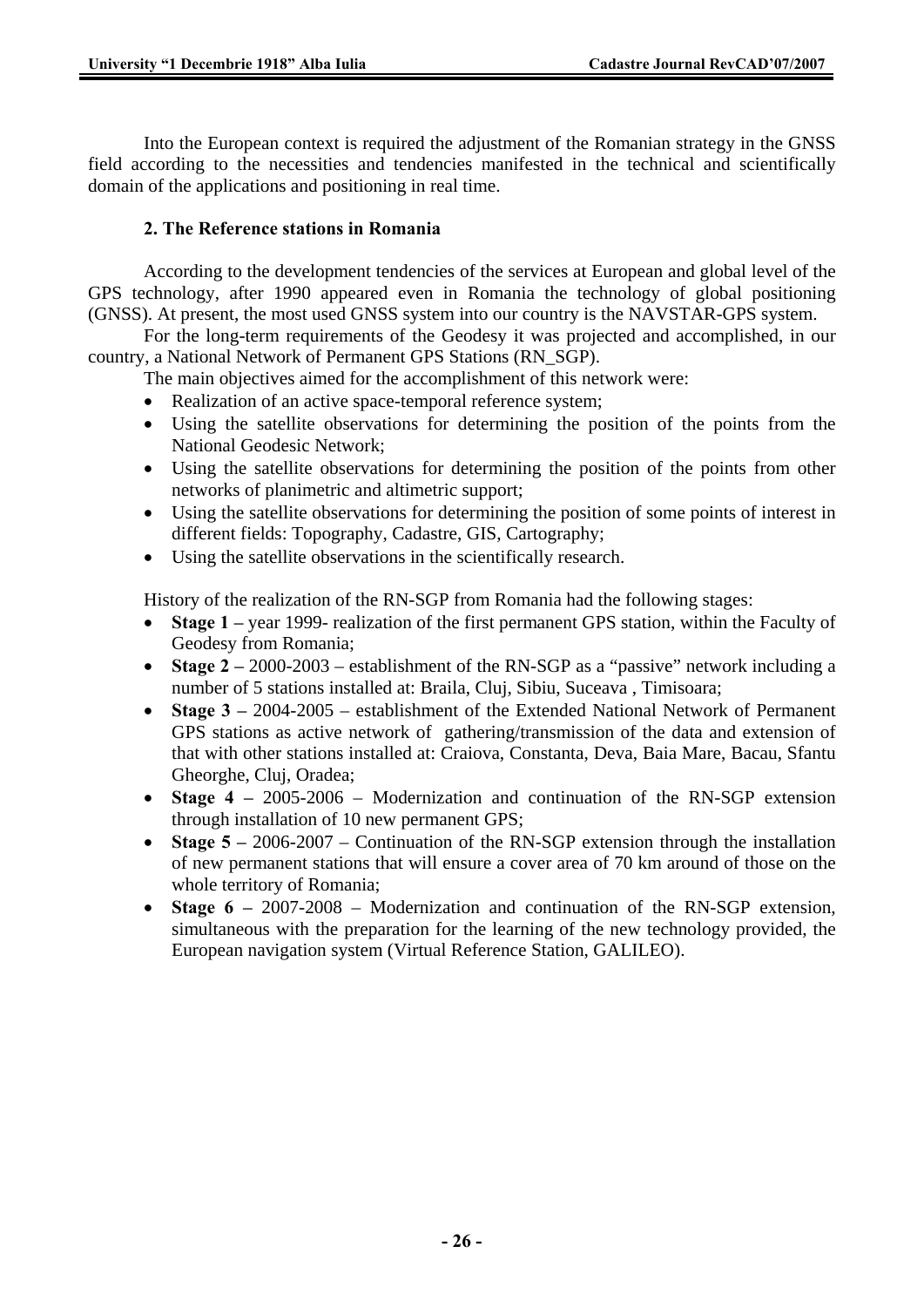

Fig.2 The National Network of Permanent GPS Stations in Romania

# **3. The Virtual Reference Station Concept**

The Virtual Reference Station concept is based on having a network of GPS reference stations continuously connected via data links to a control center. A computer at the control center continuously gathers the information from all receivers, and creates a living database of Regional Area Corrections.



Fig..3 The concept of a Virtual Reference Station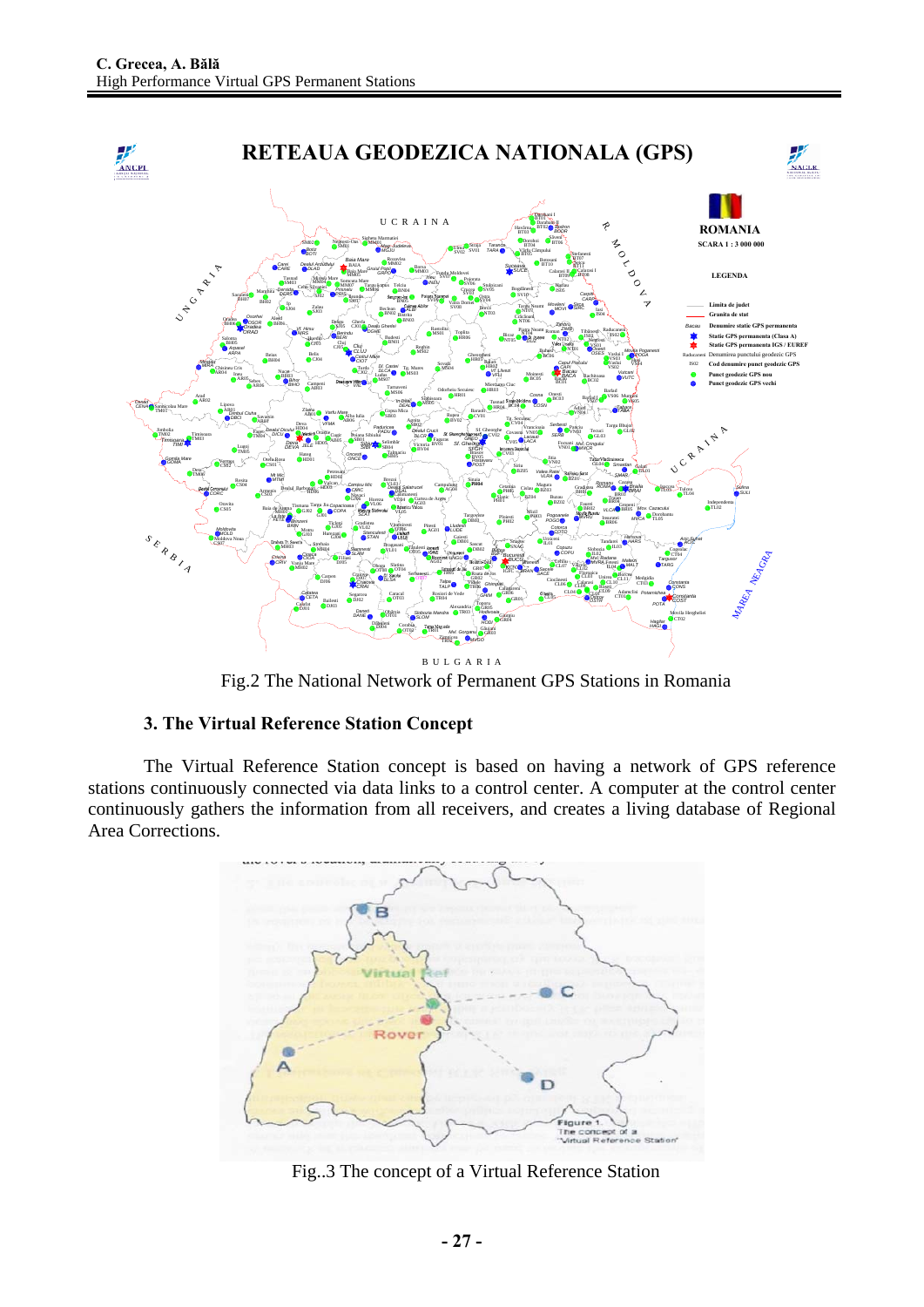These are used to create a Virtual Reference Station, situated only a few meters from where any rover is situated, together with the raw data, which would have come from it. The rover interprets and uses the data just as if it has come from real reference station. The resulting performance improvement of RTK is dramatic.

The implementation of the VRS idea into a functional system solution follows the following principles. First we need a number of reference stations, which are connected to the network server via some communication links.



Fig. 4 Network Sketch

The GPS rover sends its approximate position to the control center that is running GPSNet. It does this by using a mobile phone data link, such as GSM, to send a standard NMEA position string called GGA. This format was chosen because it is available on most receivers.



Fig. 5 Rover transmits NMEA message for VRS position to the network server

The control center will accept the position, and responds by sending RTCM correction data to the rover. As soon as it is received, the rover will compute a high quality DGPS solution, and update its position. The rover then sends its new position to the control center.



Fig. 6 Network server transmits RTCM correction stream for VRS position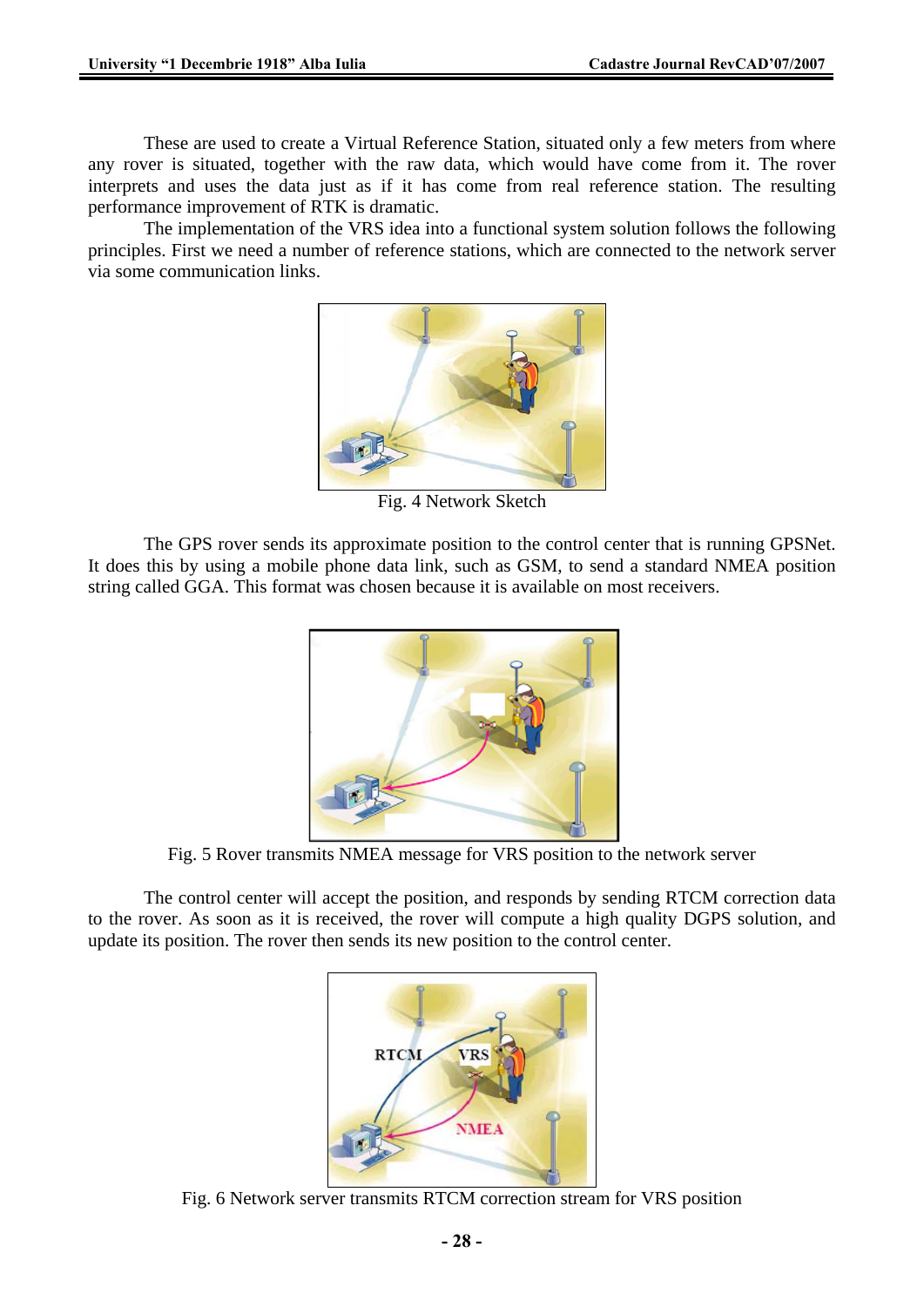The network server will now calculate new RTCM corrections so that they appear to be coming from a station right beside the rover. Transmission can be directly from the stations or via other suitable locations. Communication for transmission of RTK and DGPS data will usually be by radio, high-speed wireless (GSM, GPRS, etc.) or even by the Internet.

#### **3.1. Setting up a reference station**

There are significant advantages in setting up reference stations on buildings, as power and telephone connections are usually available and the equipment should be relatively safe.

Buildings are usually suitable for reference stations that form part of a geodetic control network, that support surveying and engineering applications, and that transmit RTK and DGPS data to RTK and GIS rover units.



Fig. 7

Although it is usually advantageous to place the GPS antenna as high as possible, towers and thin, tall, skyscraper-type buildings are often not suitable as they may sway in strong winds. In hot climates, very tall structures may also deform slightly due to expansion caused by the sun. Flatroofed buildings of medium height with a relatively large base will normally be very stable and suitable for reference stations.

#### **3.2. Accuracy of reference stations**

When receiving standard RTK data from a reference station, an RTK rover can usually operate successfully at ranges up to about 30km in reasonably favorable conditions. In some regions of the World, where conditions for RTK are often exceptionally good, ranges of about 40km or more may be achieved at times.

In developed areas with high populations, such as around metropolitan areas, most GPS survey work will be carried out with RTK. Thus the main requirement will be to provide complete RTK coverage.

Purely as an example, imagine that RTK/DGPS services have to be provided throughout an area of about 60km x 60km. A relatively simple solution would be to have 4 or 5 reference stations spaced about 30km apart. This would provide good RTK coverage throughout the area and the accuracy of RTK is normally quoted as about 10mm+1ppm root mean square.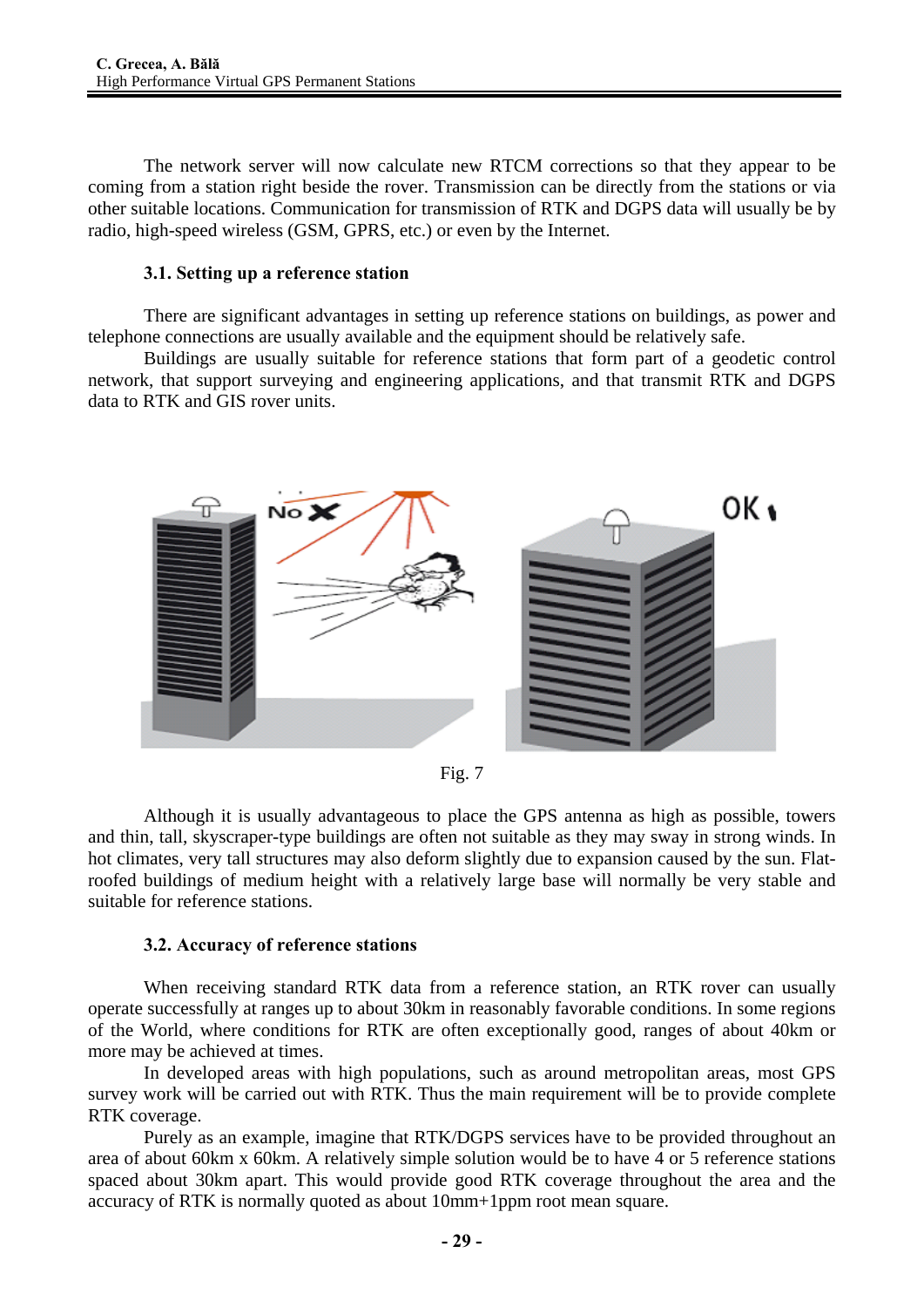

Thus the positional accuracies that can be expected are approximately as follows:

- At 1 $km: 10mm + 1mm = 11mm$
- At 10km: 10mm + 10mm = 20mm
- At 30km:  $10mm + 30mm = 40mm$

For each location, the RTK software selects the nearest reference station, performs a geometric displacement to the location of the VRS, interpolates and applies corrections for ephemeris, troposphere and ionosphere, generates corrected RTCM messages and transmits them to the rover.

With these corrected RTCM messages it is possible to perform improved RTK positioning within the network. The expected Horizontal error is 1-3 cm using distances of approximately 50km between the reference stations.

# **3.3. Operating Virtual Reference Stations in Romania**

The first Virtual Reference Stations installed in Romania are located:

In Bucharest, on the top of the building of the company S.C. TopGeocart S.R.L;



Fig. 9 Reference Stations in Bucharest

The Permanent references Station GNSS, type Leica GRX1200 was installed in 2005, having the working range around 30-40 km and transmits RTK data through radio or GSM.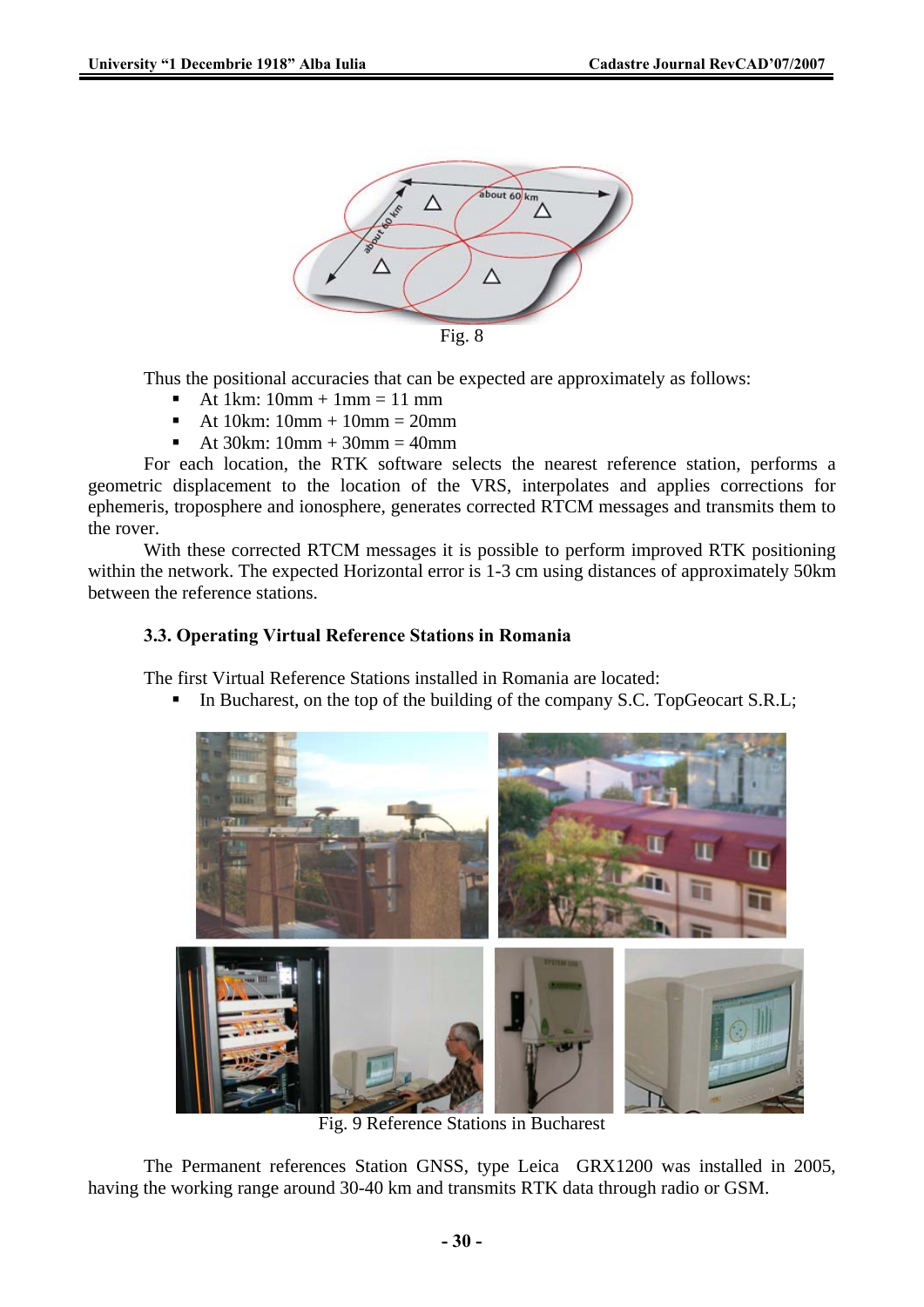

In Timisoara, on the top of the building of the company S.C. Black Light S.R.L;

Fig. 10 Reference Stations in Timisoara

Is the same type as one from Bucharest and has the same parameters, being installed in 2006.

#### **4. Conclusions**

The use of a network of GPS Reference Stations to create VRS for RTK has the following advantages over classical, single station RTK positioning:

- Systematic errors are significantly reduced resulting in extended operating range with improved initialization and accuracy.
- Permanent (or semi-permanent) Reference Stations remove the problems associated with physical security, power supply, environmental conditions and communications.
- Productivity is increased through one-person surveying and no time is lost in setting up a Reference Station.
- Integrity of data is continuously monitored before it is sent to the user.
- Potential for gross errors is removed. The coordinate frame is established by the network of Reference Stations and network baselines are continuously checked for consistency